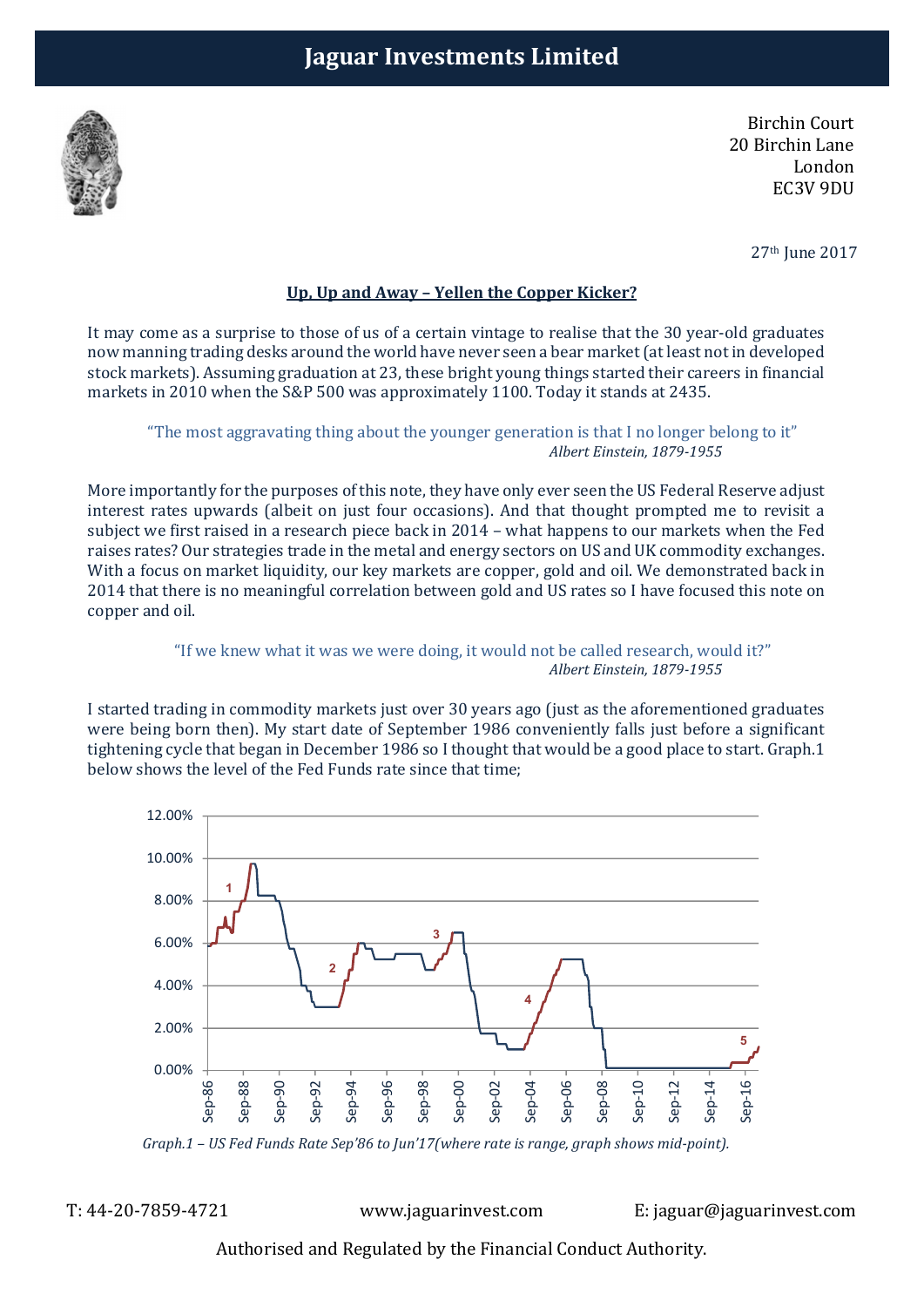You can see from Graph.1 above that there have been 4 previous cycles before the current one. The table below shows the salient details of each;

| #1 | <b>First Raise</b><br>Dec'86 from 5.875% to 6.00% | <b>Last Raise</b><br>Feb'89 from 9.25% to 9.75% | <b>Summary</b><br>Rates raised 10 times in 27mths         |
|----|---------------------------------------------------|-------------------------------------------------|-----------------------------------------------------------|
|    | #2 Feb'94 from 3.00% to 3.25%                     | Feb'95 from 5.50% to 6.00%                      | Rates raised 7 times in 13 mths                           |
|    | #3 Jun'99 from 4.75% to 5.00%                     |                                                 | May'00 from 6.00% to 6.50% Rates raised 6 times in 12mths |
|    | #4 Jun'04 from 1.00% to 1.25%                     | Jun'06 from 5.00% to 5.25%                      | Rates raised 17 times in 25 mths                          |

"The only reason for time is so that everything doesn't happen at once." Albert Einstein, 1879-1955

The table below shows what happened to the prices of copper and oil in each of those 4 cycles;

### Market Performance

- #1 Copper rallied 220% from \$1348 at end Nov'86 to \$2965 at end Feb'89 Oil rallied 21% from \$15.00 at end Nov'86 to \$18.15 at end Feb'89
- #2 Copper rallied 50% from \$1882 at end Jan'94 to \$2826 at end Feb'95 Oil rallied 22% from \$15.20 at end Jan'94 to \$18.50 at end Feb'95
- #3 Copper rallied 26% from \$1408 at end May'99 to \$1776 at end May'00 Oil rallied 72% from \$16.85 at end May'99 to \$29.00 at end May'00
- #4 Copper rallied 265% from \$2776 at end May'04 to \$7345 at end Jun'06 Oil rallied 85% from \$39.85 at end May'04 to \$74.00 at end Jun'06

Clearly both markets are positively correlated with US rates in tightening cycles. This shouldn't be a surprise since both are crucial industrial inputs and should therefore be reflective of underlying economic strength (or lack of). Although the sample size is small at just 4, the consistency of the gains is compelling – especially for copper. Interestingly the number and length of rate rises seems to correspond well to the magnitude of the return.

The current cycle (#5) technically started in December 2015 – but that seemed to be something of a false start. The Fed then went on hold and after a 1 year hiatus (which incidentally never happened in any other cycle) it raised them again in December 2016. For this analysis, I have ignored the December 2015 rise and instead I have treated the December 2016 rise as the first of the current cycle. That being said, where does that leave us today;

### Market Performance

 $#5$  Copper fell 0.5% from \$5825 at end Nov'16 to \$5800 at end 23<sup>rd</sup> Jun'17 Oil fell 13% from \$49.45 at end Nov'16 to \$43.00 at end 23rd Jun'17

So after 3 rate rises in 7 months, copper hasn't moved and oil is actually lower – I will leave you to draw your own conclusions.

> "I have no special talents. I am only passionately curious." Albert Einstein, 1879-1955

T: 44-20-7859-4721 www.jaguarinvest.com E: jaguar@jaguarinvest.com

Authorised and Regulated by the Financial Conduct Authority.